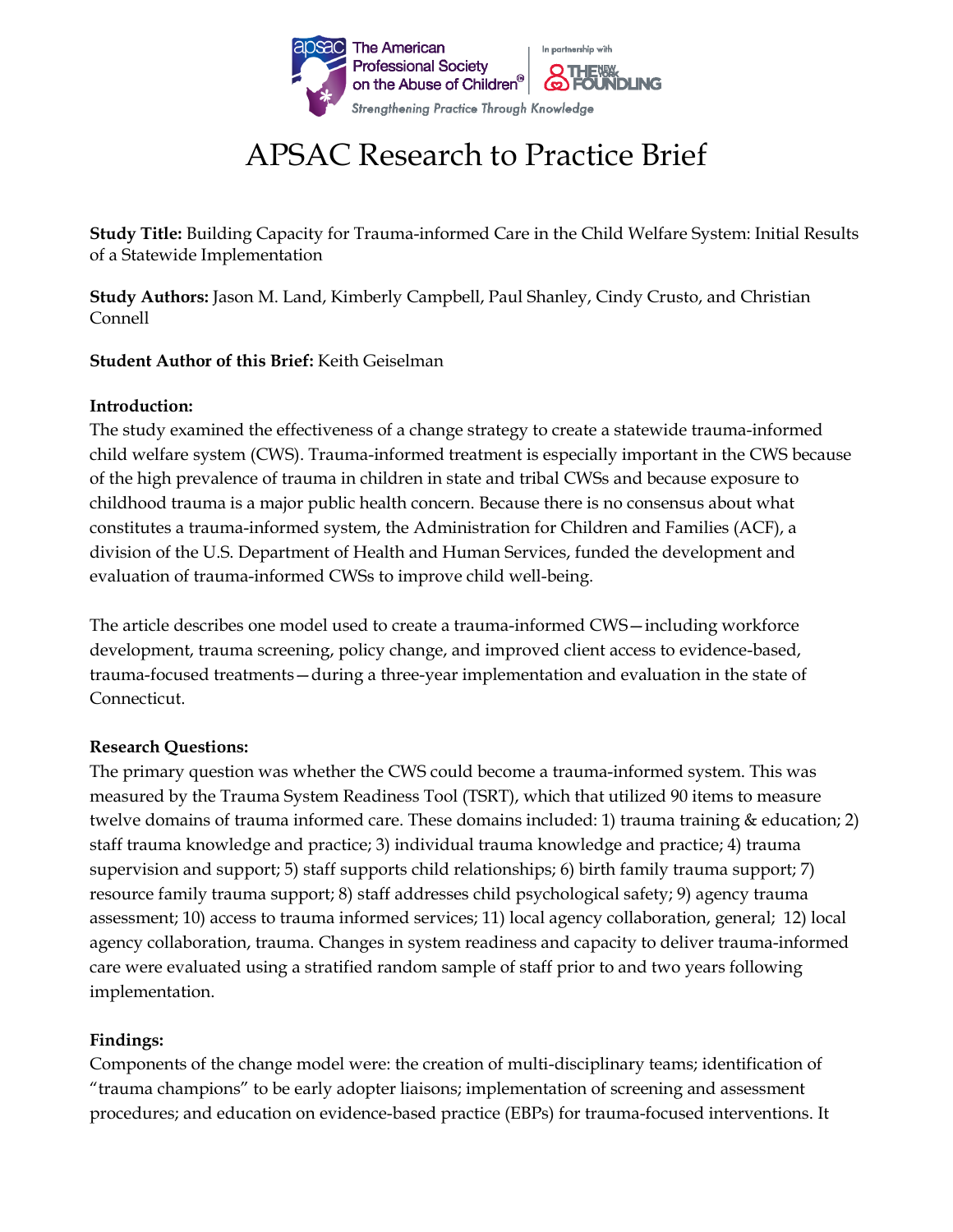was found that training must be on-going (that is, it is hard to sustain change when it is seen as "one more thing" and no relief is provided from other responsibilities). Researchers also found that support for worker wellness and secondary trauma needs further attention.

Mean scores on the TSRT increased significantly across nearly all domains from Year 1 to Year 3. Among the components studied, greatest improvements were observed for trauma supervision and supports, access to trauma-informed services, and trauma-related supports for birth and resource families. Moderate gains were seen across all other scales, with the exception of general collaboration with local mental health agency staff. Improvements in trauma training and education, birth family support, resource family support, and child relationship support were greatest among staff working directly with clients and less so for managers and supervisors, who had less direct contact.

The authors note that lighter than national average caseloads and higher salaries in CT led to longterm staff stability (avg. tenure was 13.5 years vs. a national turnover of CWS staff of 23-60% annually). The effect of staff stability on implementation of a trauma-informed CWS needs further study.

### **Recommendation:**

The study makes five recommendations for implementing systemic organizational change: (1) Sufficient financial and staffing resources need to be assessed and committed for a five year plan that includes, training, IT-infrastructure for reporting, evaluation team, and work-flow modeling; (2) Leadership at the highest level needs to be fully committed long-term to the change; (3) Organizational readiness and initial capacity need to be evaluated with sufficient time to plan implementation; (4) Formal and informal "champions" at all levels of the organization need to be identified and encouraged; lastly (5) State and federal policy changes and funding opportunities supporting trauma-informed care can accelerate the change. It is also important to create a feedback process to strengthen the connection between organizational parts to a shared vision. Leadership needs to frequently share successes to help the teams focus on the bigger reasons for making the change—that is, better client outcomes through the processing of trauma.

# **Bottom Line:**

Trauma-informed CWSs are needed to better serve youth, who frequently have a trauma history that negatively impacts their physical and mental health throughout their lives. This study suggests that creating a trauma-informed CWS is possible. The model implemented in the Connecticut CWS provides a roadmap to making the necessary changes system-wide. State and national policy changes to accelerate the adoption of trauma-informed CWSs should be identified and implemented, keeping in mind the holistic nature of a trauma-informed CWS and ensuring organizational readiness for this level of change.

**Citation:** Land, J.M., Campbell, K., Shanley, P., Crusto, C., and Connell, C. (2016). Building capacity for trauma-informed care in the child welfare system: Initial results of a statewide implementation. *Child Maltreatment, 21*(2), 113-124.